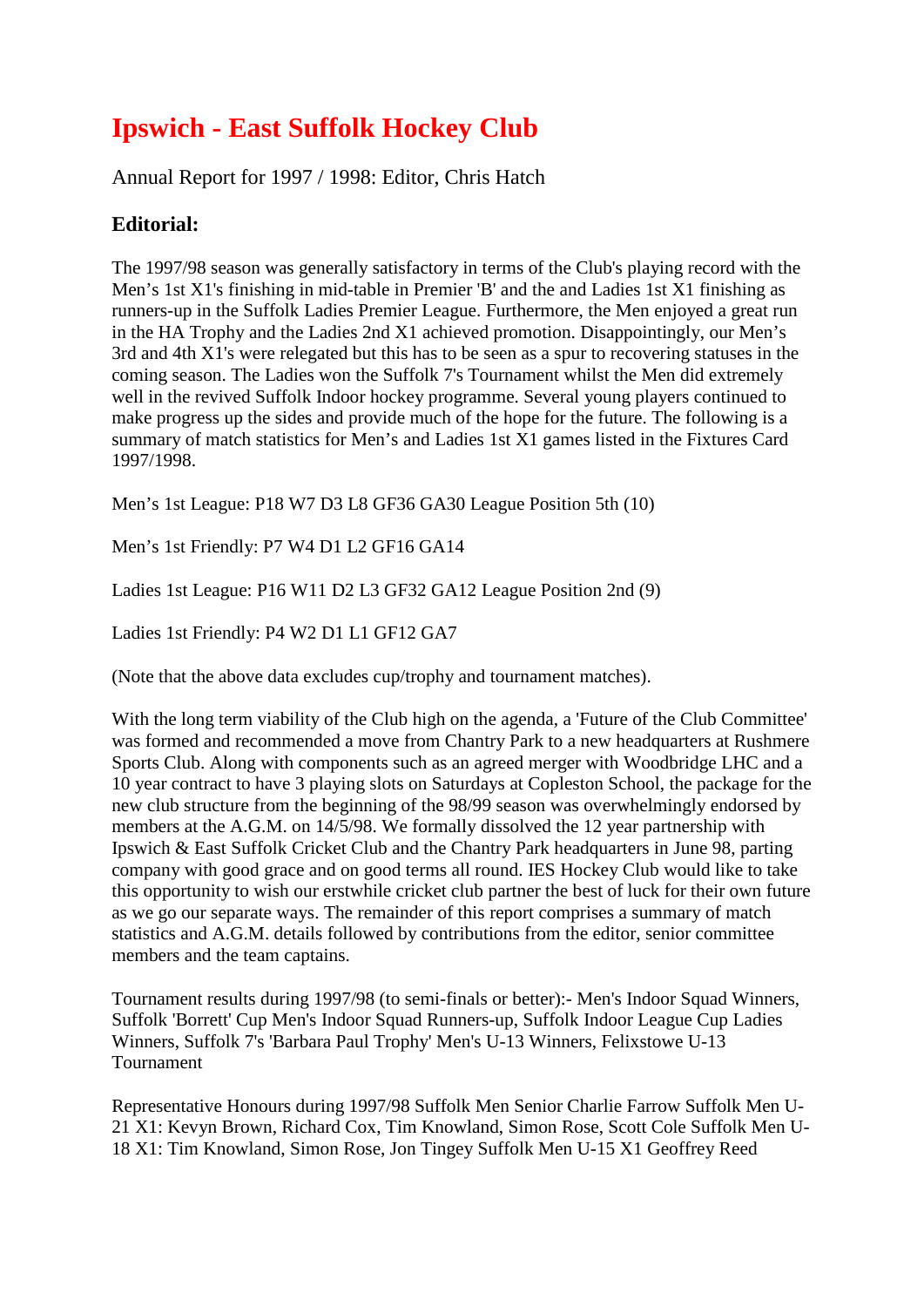## **News from the Annual General Meeting on 14th May 1998**

The following elections were made (or filled by subsequent committee appointment):-

President, John Taylor; Chairman, John Adams; Secretary, Helen Price; Business Manager,Men's Team Secretary & Astro Pitch Liaison Officer, Chris Hatch; Club Promotions Officers, Charlie Farrow and Guy Marshlain; Social Secretary, Stuart Gooderham and Avril Adams; Youth Development , Ian Reed.

Men 1st X1 Captain / Secretary / Manager Danny Mayhew / Kevin Day / David Taylor

Ladies 1st X1 Captain / Secretary / Manager Stephanie Cook Mel Maguire / Gill Oxley

Other Matters reported on at the AGM:-

(i) Chairman's Report (Peter Blake writes):-

1997/8 has been a memorable season on the field particularly for the two ladies` teams, who put behind them the disappointment of losing several players to end runners up in both their leagues and to win the Brabara Paul Trophy at the Suffolk 7-a-side tournament.

The men`s 1st XI did well to reach the semi final of the H.A.Trophy, losing to the eventual winners West Herts.The spirit of the club was typified by the coachload of supporters who travelled from Ipswich to support the team.Although the match was lost our support outnumbered that of the home team substantially. It is hoped that this attitude will continue in the future and serve the Club well in challenging times.

On a personal note, as I am not seeking re-election as Chairman, I would like to say it has been a pleasure and a privilege to hold the post; I wish my successor an equally enjoyable tenure.

I have absolutely no doubt that I will, in future AGMs, listen to reports of further achievement by the Club and its members both on and off the field. I am reassured in that by the number of excellent young players who are making their mark at all levels in the Club and on whom the future depends. Congratulations to Ian Reed and his team for the continuing success thjat their hard work deserves.

(ii) Treasurer's Report (Chris Hatch) :-

At the end of a season which saw a fair mixture of 'highs' and 'lows' for the Club it is a pleasure to report that we continued to make adequate progress in the funding and financing of our activities based at Chantry Park.

We were blessed with a goodish winter resulting in very few matches being cancelled due to weather. However, the net loss of lady members meant that a 3rd X1 was not viable and subscription + match fee income fell accordingly. There was also some patchyness in the mens subscription income. In general we had a net reduction of subscription income to the club.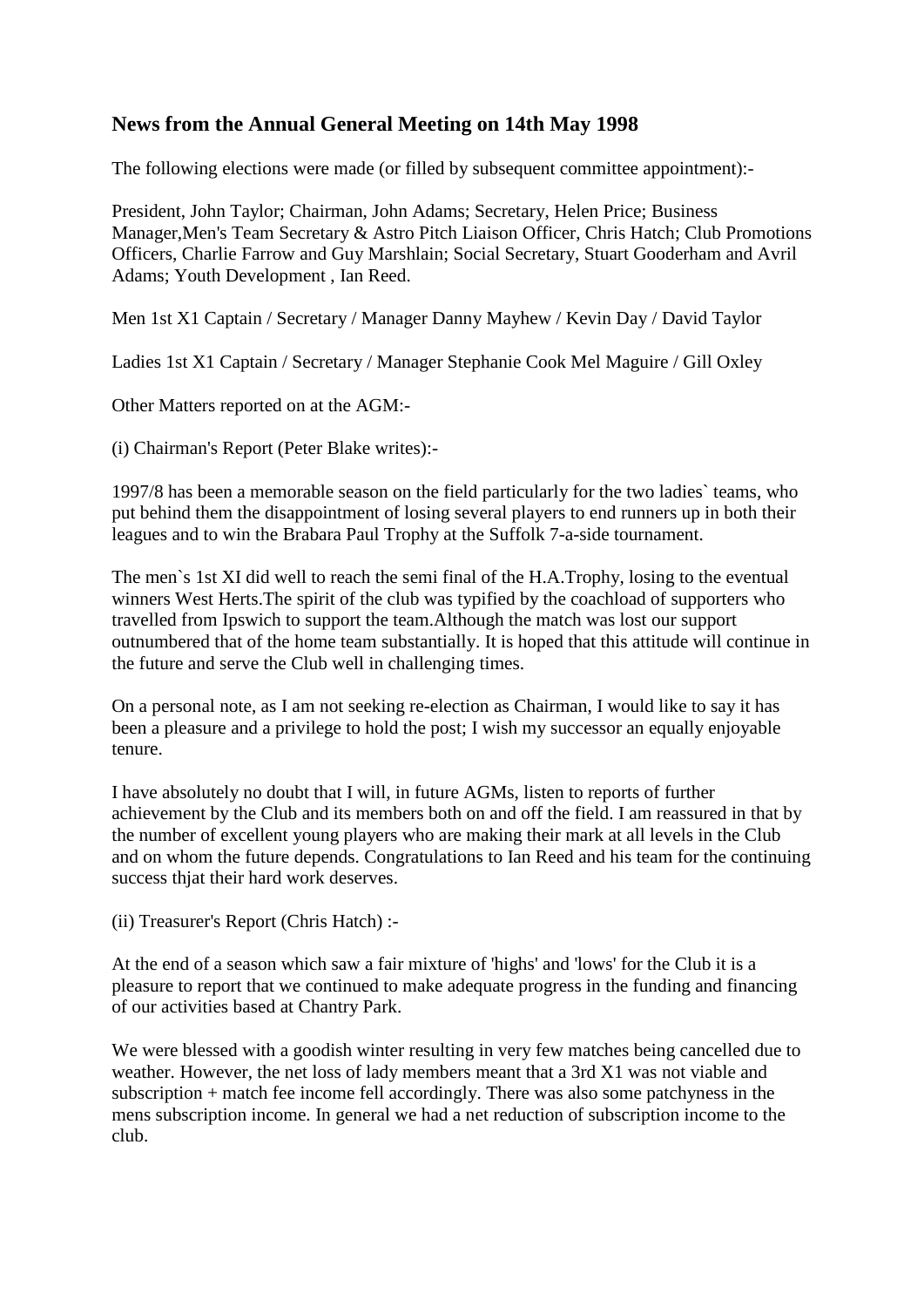We transferred a substantial sum to the IESCHC "asset base" to leave us with a sum very close to that which we had at the end of the previous season. The IESCHC joint club paid off all its remaining debts during the season and a position of separate accounting was agreed with the cricket section with effect from  $1/1/98$ .

It was quite clear as the season unfolded that the remoteness of Chantry Park from the astro's was slowly undermining the club social and organisational structure. However, we continued to operate as a broadly cohesive unit and are in good shape to go forward. In general, the efforts of Dave Taylor and Kevin Day for their bar management contributions in difficult circumstances are gratefully acknowledged. I should also like to thank the team secretaries and/or captains for clear, concise and (mostly) timely accounting of income and expenses. The 'traditional' contributions of the Veterans in waiving travelling expenses and also by those who absorbed costs such as phone calls are gratefully acknowledged. The contribution of Darren Clark, who undertook much of the grass pitch marking work, also assisted greatly with the control of costs and this is gratefully acknowledged.

(iii) Grounds Committee Report (Chris Hatch):-

The club again played its 'home' hockey during the 97/98 season on the Copleston School artificial pitch, the ILHC artificial pitch, the Framlingham College artificial pitch and on our grass pitches at Chantry Park. The owners of the astro pitches are thanked for making their facilities available to us on a fair and consistent basis and we hope to continue the good relationships as the Club takes up its new arrangements from next season.

This proved to be our final season based at Chantry Park and coincided with diminishing use of the grass pitches as a consequence of more astro pitch availability and the withdrawal of one of the teams scheduled to use the pitches on various occasions. Our much-appreciated groundsman for the past 5 seasons, also retired and this added to the sense of it being the end of an era and time to move on. The final 'official' game at Chantry Park on 5/4/98 saw the Mixed X1 record an impressive 8 - 0 win over Harlequins to end our association with the Chantry grass on a high note. Darren Clark is thanked for contributing much of the Saturday morning pitch preparation at Chantry Park and during the year, skilled work on woodwork repairs and metalwork repairs was generously provided by Terry Murray, Andy Murray and John Wright. Kevin Day efficiently organised a self-help cleaning rota for the clubhouse and generally assisted David Taylor to manage the bar.

(iv) Social & Fundraising Report (Editor's Report) :-

Although social functions were limited in number, this side of the club's activities had some excellent support. Club Day, held on 30th August was hot and humid, but well attended with hungers satisfied from John Adam's bar-b-que and a fair bit of money spent in the Eurohockey equipment tent. A 'Race Night', organised and brilliantly compered by Paul Fletcher on 25th October, provided the usual lively equine entertainment and emptied a few wallets in the cause of club fundraising. The Christmas Party Karaoke evening on 13th December, organised by Richard Cox with food provision by IES Ladies, heralded the festive season. Thereafter, with attention diverted by the good run in the HA Trophy, the final event was the Annual Dinner Dance, organised by John Adams, which was attended by 100 members and guests, including Martin White of the 'Evening Star' and a good end-of-season evening out appeared to be enjoyed by all at Melton Grange. The enthusiastic effort of Paul Fletcher to keep a lively social programme going is gratefully acknowledged.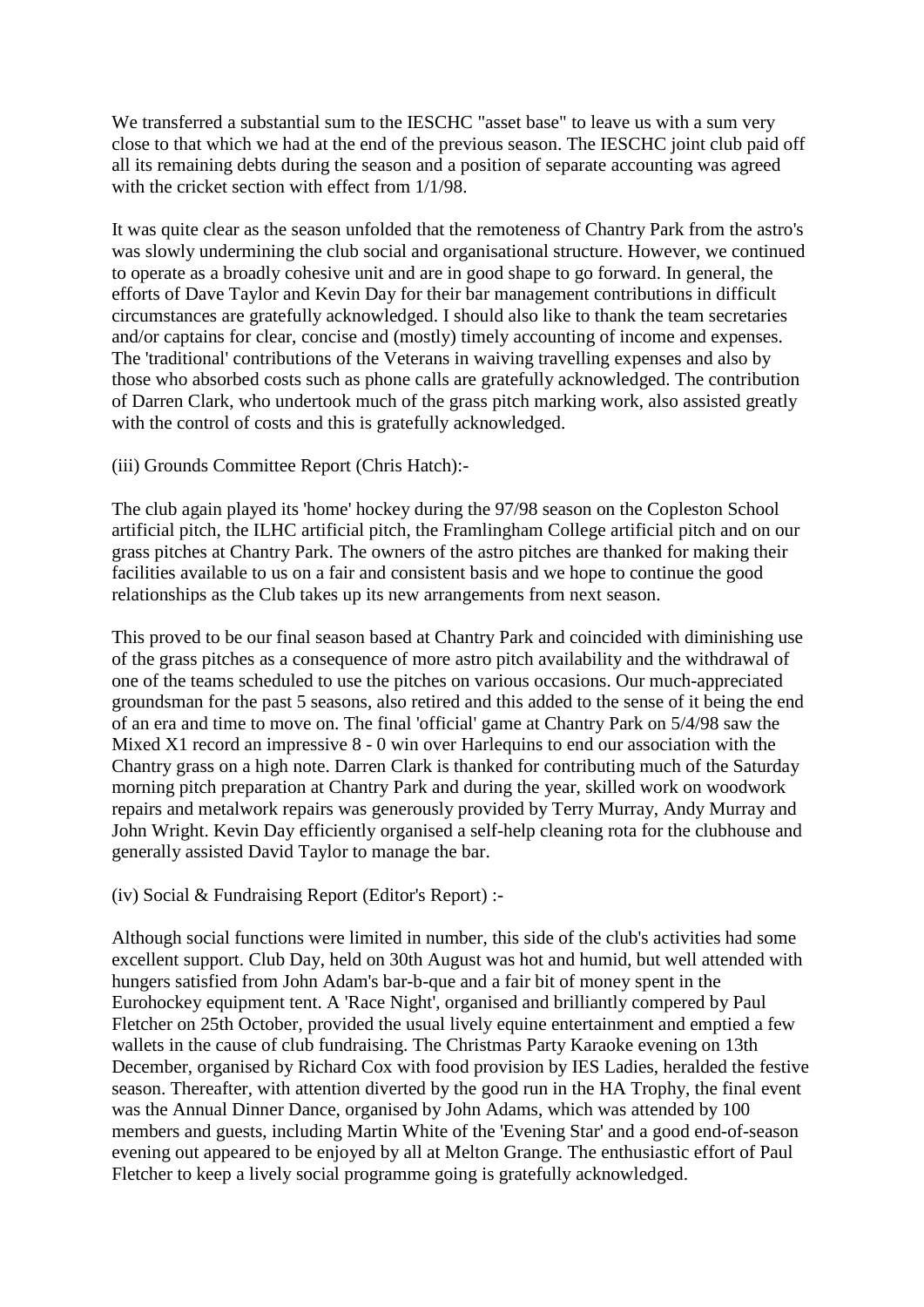#### (v) Youth Coaching Report (Ian Reed writes):-

With 'Challenge Funding' received via Copleston School, we put on a mini hockey tournament at the start of the season. The tournament was aimed at Ipswich Schools primarily to give them a taste of astro hockey. It was well received - indeed a most successful day with the Club providing most of the umpires - and because of the funding meant that we didn't have to ask for an entry fee. From the older age group, we were able to filter a few more children into the Club's lower teams and by the end of the season, a few had already started to move up through the Men's sides. Importantly, we are attracting quite a number of young recruits and my thanks go to Ray Black and Phil Jaynes particularly who have taken on the mantle of coach to the younger group. Andy Murray as ever has been there to assist almost without fail. In the latter part of the season, we were able to enter an U-11 and a U-13 side in the Suffolk mini hockey tournament. The U-13 side qualified from one of the groups to the quarter finals and was a reasonably strong side. An U-11 side played Ipswich Prep and their guests from Beechwood School, Guernsey. At the end of the season, we entered a mini side in the U-11 and U-13 groups at Felixstowe. The U-13 players have been noticeably improving and came away from the tournament as winners. The experienced management team of Geoff Reed and Duncan Harris were also recognised at the tournament. It is nice to see so many who feel able to turn out and participate in the coaching. John Wilkinson (Suffolk senior umpire) was a revelation. Many thanks go out to all those prepared to give up time to help. I believe youth coaching continues to be a prime requirement for the future of the Club.

#### (vi) Umpires and Umpiring Report (Chris Hatch)

For the record, the Mens 1st X1 league matches were umpired by ECHUA appointees whilst the 1st X1 friendlies and all the Mens seconds games and most of the thirds league games were umpired by members of the SCHUA and the Club is grateful to these organisations for this essential contribution. Men's 4th, 5th and Vets X1 games had to rely on self-help but a good standard of umpiring was provided throughout with Jon Oakley, John Pope and Chris Hatch taking responsibility for much of the league umpiring for the lower teams. Other contributors included Ray Black and Ian Reed, whilst the latter together with Dave Aldous and Geoff Tindall provided much of the officiating for the Vets. John Bendall was again prominent amongst those who regularly umpired as the Ladies 1sts neutral appointee in the Suffolk Ladies Premier Division mutual pool and often umpired a men's match as well on the same day. Several of our Level 1 umpires also contributed appointments in this pool and also undertook umpiring for the 2nd and erstwhile 3rd X1's. John Jay, whilst being unable to umpire himself at present, organised the annual SCHA Level 1 qualification course in our premises, but it was disappointing that just Charlie Farrow chose to attend from our Club. That said, the Level 1 or better qualified umpires list of IES members by the end of the season was as follows:- John Adams, John Bendall, Peter Blake, Graham Brookman, Jo Celerier, Paul Fletcher, Chris Hatch, Helen Jay, John Jay, Eleanor Knowland, Mel Maguire, Simon Martin, Nigel Munson, Jon Oakley, Cathy Piddington, John Pope, Ian Reed, David Taylor, Geoff Tindall, John Wright with Charlie Farrow part qualified. Chris Hatch will formally act as the Club's non-pool umpire appointments coordinator for the coming season. All members are encouraged to acquire formal umpiring qualifications.

### **End of Season Team Reports: (1997/1998)**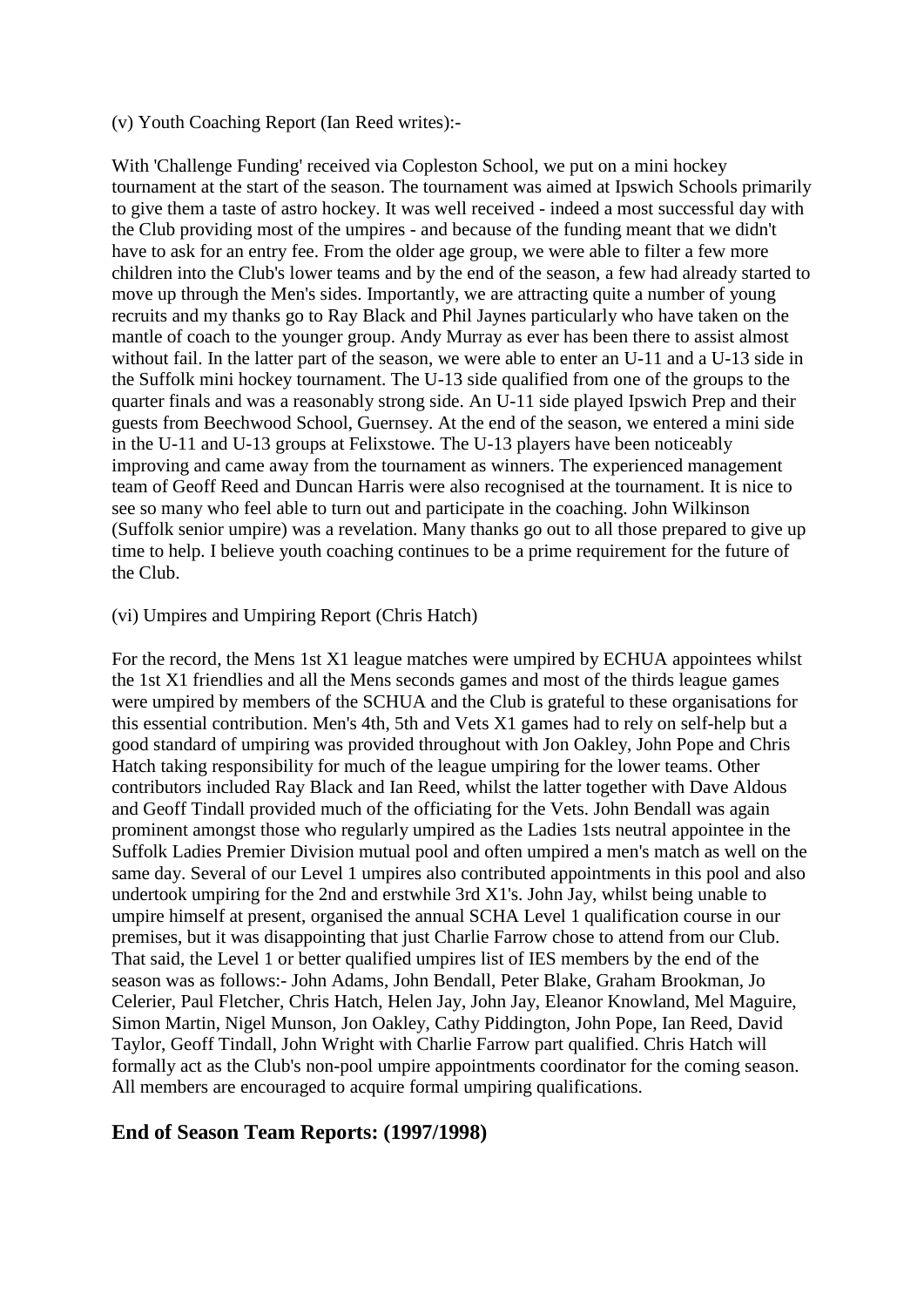a) Men's 1st X1; (Editor's report):- The 1st X1 achieved a commendable 5th place out of 10 in East Premier 'B', improving by one place from the previous season. Whilst never quite threatening to push for promotion, the mid-table position was based on achieving double wins against Redbridge, Romford and St Ives together with a home win over Norwich City and some useful draws.

For the most part, Tim Best, Andy Keedle, Richard Cox and Stu Gooderham formed a resolute defence in front of Charlie Farrow who again kept goal in his unique style whilst the midfield frequently starred Kev Day, skipper Danny Mayhew, Tim Butterworth, Peter Blake and Kevyn Brown. Up front, David Taylor lined up with Sam Gibson with options provided by Guy Marshlain and a fast-improving Jon Tingey. Whilst the outturn from the league matches was satisfactory, an extended run in the HA Trophy provided interest and inspiration. The pendulum swung from the fine run in 96/97 as the luck of the draw saw us play away rather more often than not. However victories against Gorleston (8-1), Brigg (3-1), Chapeltown (5-1), Rickmansworth (1-0), Staines (2-1) and Blandford (3-1) took us to a semifinal against West Herts which proved our undoing to the tune of a 5 - 1 defeat with Ian Suckling deflecting in a late consolation goal just after being subbed on. The Chairman's report mentions the great support from the Club and everybody enjoyed the day out and occasion in Hertfordshire even if the result went against us. During the season, David Taylor acted as Manager and Tim Butterworth was named as player of the season. As a final observation, success this coming season will depend, as ever, on the commitment of players to get very fit and to attend all training sessions.

b) Ladies 1st X1; (Editor's report):- 'So near and yet so far' might be the final analysis of a Suffolk Premier League campaign when the Ladies 1st X1 achieved a second place finish the highest in the history of the Club - but ineligible for promotion to the East Super League structure with just the league winners (Christchurch) in that enviable position by the margin of a single league point. The measure of success in both the league programme and the friendlies was very much down to a team effort under the leadership and management of skipper Gill Oxley and secretary Cathy Piddington who ensured good commitment to attendance at training and a good degree of stability in team selection. The emergence of a good young goalkeeper, Hayley Smith, behind an experienced defence helped provide the stability and confidence for the midfield and forwards to keep oppositions under pressure throughout the season. First place in the league was basically lost with two successive defeats in mid-January, highlighting a current problem in Ladies hockey where the team lost match fitness due to not playing between November 29th and January 10th because of cancelled friendlies allied with the festive season. Apart from the league, we competed in the AEWHA Cup and recorded a fine away victory over Colchester (1-0) before going down (0-6) to ESL Division 1 side Harleston in a battling performance at Framlingham. The icing on the cake was winning the Suffolk 7's tournament (Barbara Paul Trophy) towards the close of the season. Steph Cook was named as 1st X1 player of the season and will take over as captain for 98/99 when the push for promotion will be the main ambition.

c) Men's 2nd X1; (John Adams writes):- The Men's 2nd X1 set out to give the promising youngsters in the Club an opportunity. With this in mind, there were several changes from the previous season. The results weren't good before Christmas, but the performances showed a lot of promise. After Christmas, a good run of results in the friendlies served to boost confidence to such a level that only one league game was lost in the second half of the season. B. Colquhoun, J. Snook, A. Murray, D. Cripps, J. Tingey (and T. Knowland on occasions) all got better and better as the season progressed. Indeed, Jon Tingey had an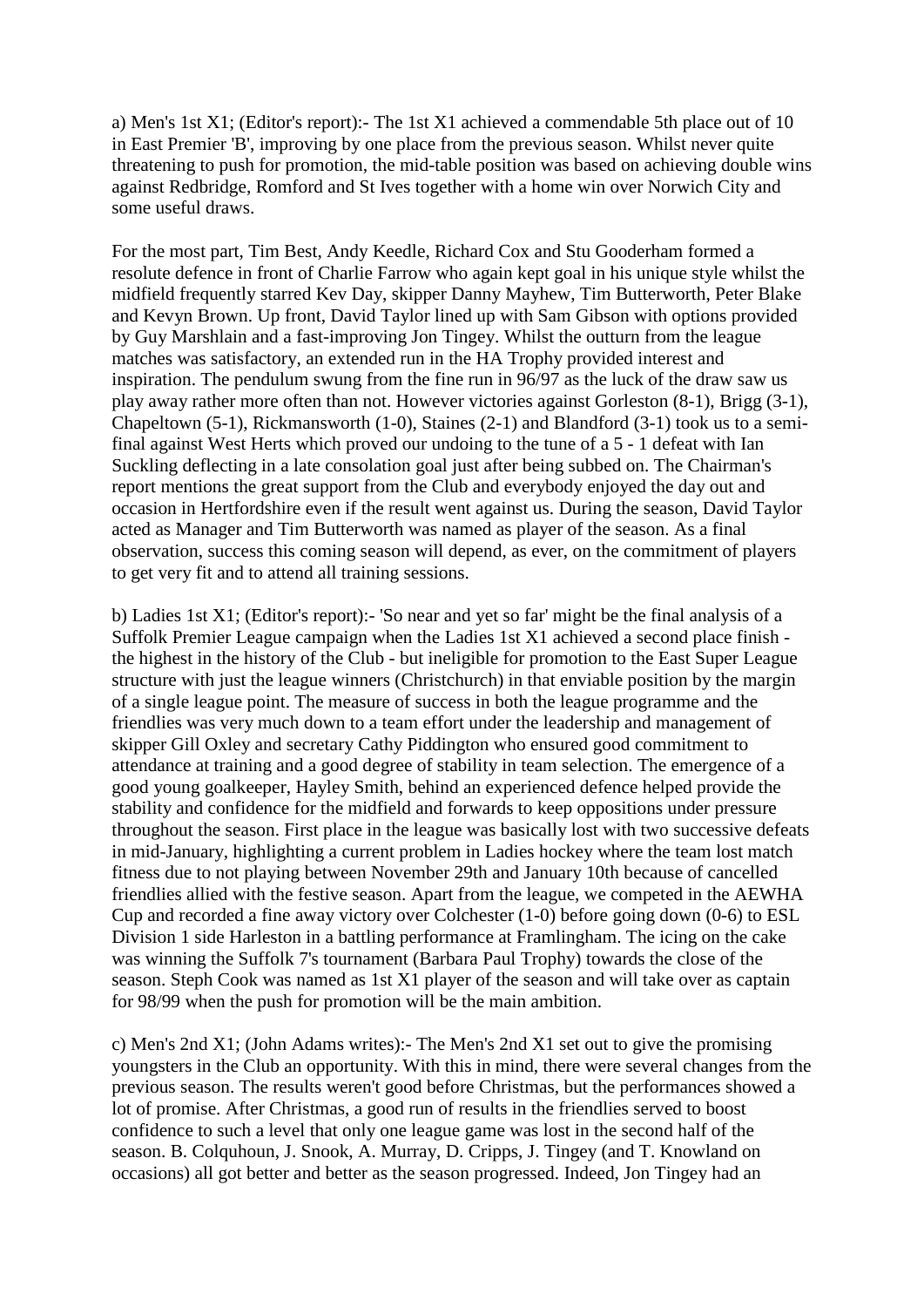extended run in the 1st X1 after Christmas. Ducky (Ian Suckling) was named player of the season and there has rarely been a more deserving award - he was always at training and he was always prepared to battle for every ball in the midfield. Lastly, thanks to Graham Brookman who organised and led the team superbly - his booming calls from between the posts will be missed in his retirement.

d) Ladies 2nd X1; (Editor's report):- The Ladies 2nd X1 season very much mirrored that of the 1st X1 with a highly creditable 2nd place finish in the Suffolk Ladies League 2nd division and automatic promotion to the 1st Division as a result. This represented a complete turnaround from the previous season (when we were technically relegated, but reprieved due to a league reorganisation), with much of the credit due to good organisation and management coming from Gill Burch and Jeanette Rowell together with a good level of commitment to training. It is probably fair to say that several of the regulars improved their performances by playing Mixed hockey most weeks and all this helped to give the team strength and pace in the midfield in particular. Pace up front was also provided by Alisa Newman who was voted as 2nds player of the season. We were never quite able to keep up with division winners, Castaways 1st, but winning 11 out of 14 league games underlined superiority over all other oppositions. A little more disappointingly, only 19 Saturday games were played due to some fixtures gaps and five friendlies being cancelled by 'oppositions'. A place in the enlarged 1st Division should help to rectify the shortage of games and provide a higher level challenge for the new captain and squad during the 98/99 season.

e) Men's 3rd X1; (Editor's report):- The Men's 3rd X1 had a difficult season as a combination of young players moving up, finding strong opposition after promotion to Division 5 and skipper Keith Nicholls' unavailability for much of the time combined to leave the side facing an uphill battle in most games. After Keith's early withdrawal from regular participation, John Bentley acted as captain and this seemed to inspire him as he regularly chipped in with the odd goal from midfield to keep the side in the game. However, league wins were elusive with just the 'double' recorded against Dunmow 2nds and a home win against Sudbury from 18 games to leave us with a 9th place finish and relegation to Division 6. On a positive note, a new young goalkeeper, Simon Rose, was recruited and he improved to the point of being selected for the Suffolk U-18 squad. In general, morale remained high and there is every opportunity to recover in the new season as our young players continue to make progress and the team will be under strong management in the shape of Graham Brookman who will be supporting skipper John Bentley. f) Ladies 3rd X1; (Editor's report:):- The Ladies 3rds during 97/98 represented one of the more disappointing chapters of IES history as the optimism of the previous season's campaign evaporated with the loss of too many players to sustain the viability of the side. Overall, the Club ladies membership reduced by a net 13 players for 97/98 as quite a few of our regulars moved to other parts of the country for better jobs and we also lost a few for maternity, college and club transfer reasons. We played 5 league and one friendly games, mostly on players 'doubling up' from the other teams, before it became clear that the situation could not be resolved by sufficient recruitment. Christine Bumphrey is thanked for making every effort to keep the 3rds running. All this said, things go in cycles, and there is every expectation that the Club will be able to run at least 3 sides during 98/99 as the basis for long term expansion and ambition associated with the 'new' Club structure.

g) Men's 4th X1; (Editor's report):- The 4th X1, under skipper Jon Oakley, found the going tough in 97/98 and unfortunately finished 9th out of 10 in Division 7 and were relegated as a consequence. This represented a downturn in fortunes from 4th place in the previous campaign but was far from all negative. Certainly, in the second half of the season, a resolute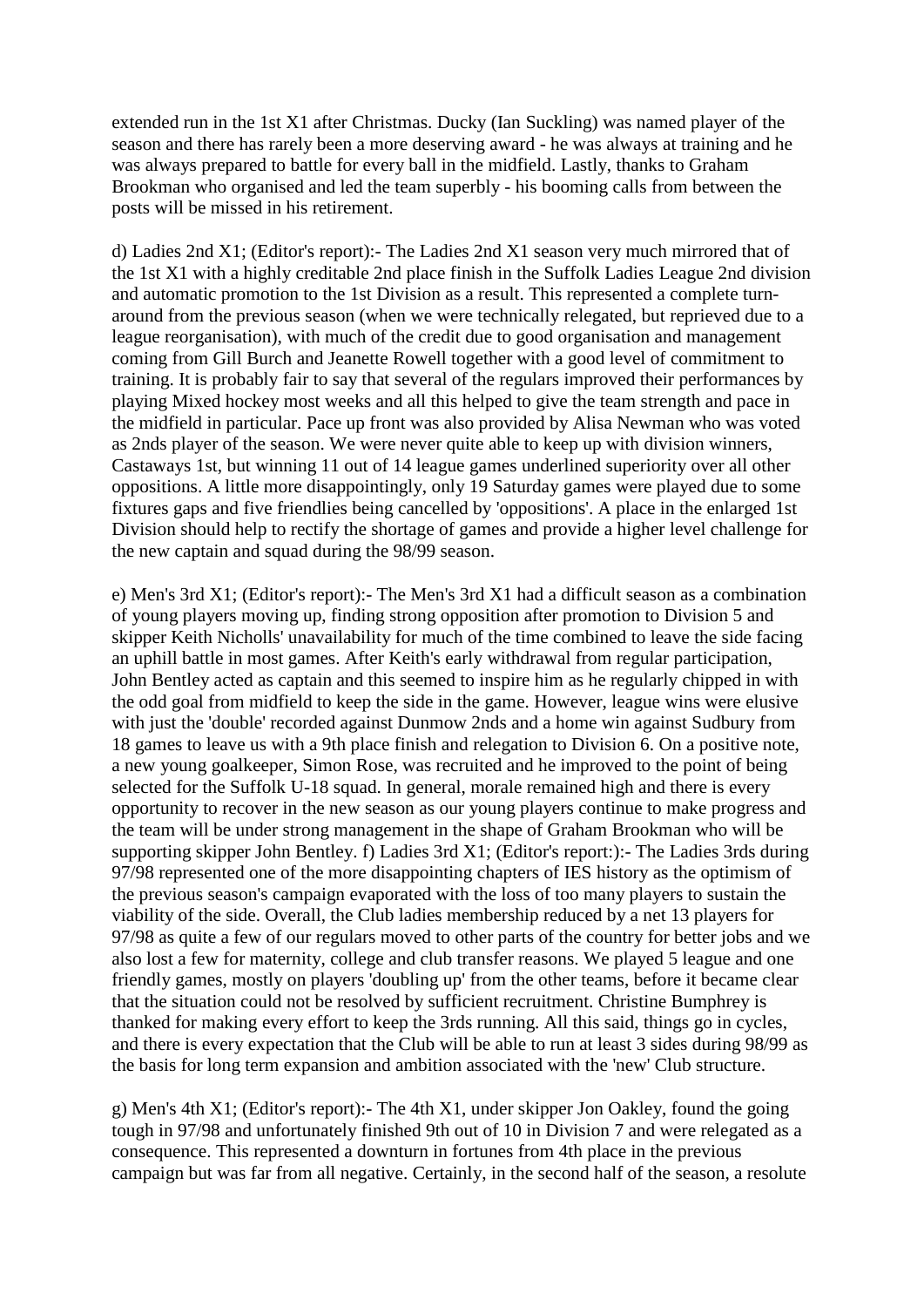defence based around stalwart players Steve Palframan, Jon Cox and Olli Knowland in front of 'keeper Terry Murray made attacking opportunities for oppositions somewhat elusive. However, we clearly lacked firepower at the other end as an average of exactly one goal per league game demonstrated. League wins were recorded against Broadland 4th, Harleston 4th, Holt 2nds and Norwich City 5th but this compared unfavourably with the 12 league losses sustained. In the friendlies, the late season improvement was underlined with good wins against Ipswich 6th and Felixstowe 2nds. A management team of new skipper David Walsh supported by Jon Oakley and John Pope will be intent on building a competitive squad for 98/99 whilst providing enjoyable hockey at this level and the all-important avenue for young players who might be hoped to progress to our higher teams in the near future.

h) Men's 5th X1; (John Pope writes):- A mid table finish concealed the considerable improvement in the team through the season. In the first 9 league games before Christmas we gained only 7 points but this hides the numerous defeats by 1 goal margins most notable of which was the 4-3 defeat by league leaders Essex Police when we played with only 10 men. Snatching defeat from the jaws of victory was an evident skill in the early half of the season as illustrated against Braintree where we threw away a 2 goal lead. After Christmas our luck turned and the team really began to buzz with 13 points gained from the final 7 games including memorable victories against Braintree and Felixstowe. Top scorers this season include Will Fulker, John Pope, Geoffrey Reed and Steve Farrow: From memory, I make at least 7 team members have made it onto the score sheet this year. The attitude has been excellent this year and the team spirit has been high. Everyone has really been encouraging each other with good positive results. A special mention for both Geoffrey Reed and Will Fulker: both have played well this year and have the right combinations of skill, positive attitude, and work rate to do well with IES. Player of the season goes to someone who works hard, has made great leaps forward this year, and has made the attacking right-back role his own: Shaun Denny. Every member of the team consulted at the Braintree match chose Shaun. The 5ths are always going to be at the end of the food chain when it comes to selecting players and given this we have been incredibly lucky to have a good core of people - Martin Tee, Andy Whiting, Shaun Denny,, Geoffrey Reed, Will Fulker, Charles Rogers, Steve Farrow, and young Hatchy-boy backed up by several regular 4ths and friends and occasionals. Notable amongst these are Richard Gray, Stuart List, John Wright, Terry Murray, Manoj Saxena, Gary Wardman-Browne, Glen Wright, Ian Reed, Stephen Doick and Andy W's mates, Tim and Matt. Its also been good to see both Mike Harrison and James Mann pass through and up to other teams. Umpiring has been shared within the team with support from John Oakley, John Bendall, and Ray Black. Finally thanks to Mike Saunders who captained the team up to Christmas and laid the foundations for the team I inherited in January.

i) Men's Veterans; (Editor's report):- The Veteran's season was a reasonable balance of ups and downs in terms of results with just one game more lost than won when the last game was played on April 4th. Indeed, exactly the same number were won and lost when the three HA Vets Cup games are taken into account. As usual, the camaraderie counted for at least as much as the results and much credit must go to player of the season, John Fulker, who undertook by far the lions share of team management, fixtures organisation, liaison and general hassle to ensure the rest of the squad could step out onto the pitch and enjoy a game. Dave Aldous continued as captain but injury meant that he spent much of the season as the umpire. Geoff Tindall also did not play much but contributed a lot of umpiring. Both Dave and Geoff have indicated retirement from playing and are thanked for their major contribution to the development and viability of Vets hockey at IES since it started around